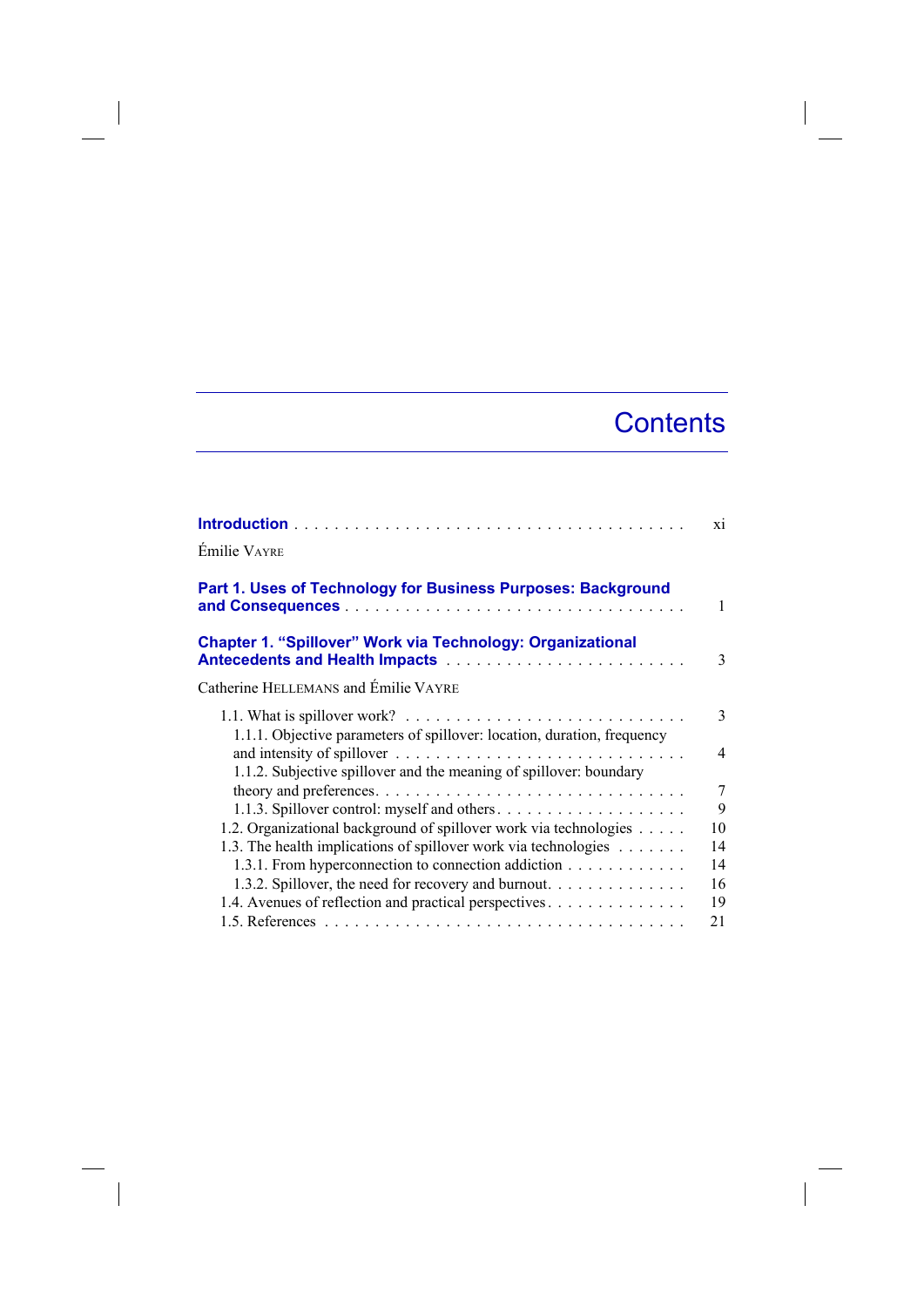$\overline{\phantom{a}}$ 

 $\begin{array}{c} \hline \end{array}$ 

| <b>Chapter 2. Nomadic, Informal and Mediated Work</b>                                                                                | 25       |
|--------------------------------------------------------------------------------------------------------------------------------------|----------|
| Maëlle PÉRISSÉ, Anne-Marie VONTHRON and Émilie VAYRE                                                                                 |          |
| 2.2. Relocated and mediated work: definition and implications for the                                                                | 25       |
|                                                                                                                                      | 26<br>26 |
| 2.2.1. Nomadic, informal and mediated work practices<br>2.2.2. Nomadic, informal and mediated work and quality of life at work.      | 27       |
|                                                                                                                                      | 29       |
|                                                                                                                                      | 30       |
| 2.4. Contributions of the field study and practical perspectives                                                                     | 33<br>41 |
|                                                                                                                                      | 43       |
| <b>Chapter 3. Leadership and the Use of Technology:</b>                                                                              |          |
|                                                                                                                                      | 49       |
| Valentina DOLCE, Chiara GHISLIERI, Monica MOLINO and Émilie VAYRE                                                                    |          |
|                                                                                                                                      | 49       |
|                                                                                                                                      | 50       |
| 3.2.1. Classical models of organizational culture                                                                                    | 51<br>52 |
|                                                                                                                                      | 54       |
| 3.3.1. Traits, behaviors and leadership situations                                                                                   | 54       |
| 3.3.2. Transformational and authentic leadership                                                                                     | 56       |
|                                                                                                                                      | 58<br>59 |
|                                                                                                                                      | 62       |
|                                                                                                                                      | 65       |
|                                                                                                                                      | 66       |
| <b>Part 2. Telework: Organizational, Collective</b>                                                                                  | 73       |
|                                                                                                                                      |          |
| Chapter 4. Telework: What is at Stake for Health, Quality of<br>Life at Work and Management Methods?                                 | 75       |
| Émilie VAYRE, Julie DEVIF, Thibault GACHET-MAUROZ and<br><b>Christine MORIN-MESSABEL</b>                                             |          |
|                                                                                                                                      | 75       |
| 4.2. Telework: a challenge for social cohesion and health at work<br>4.2.1. Telework, risks of discrimination and health degradation | 76<br>77 |

 $\overline{\phantom{a}}$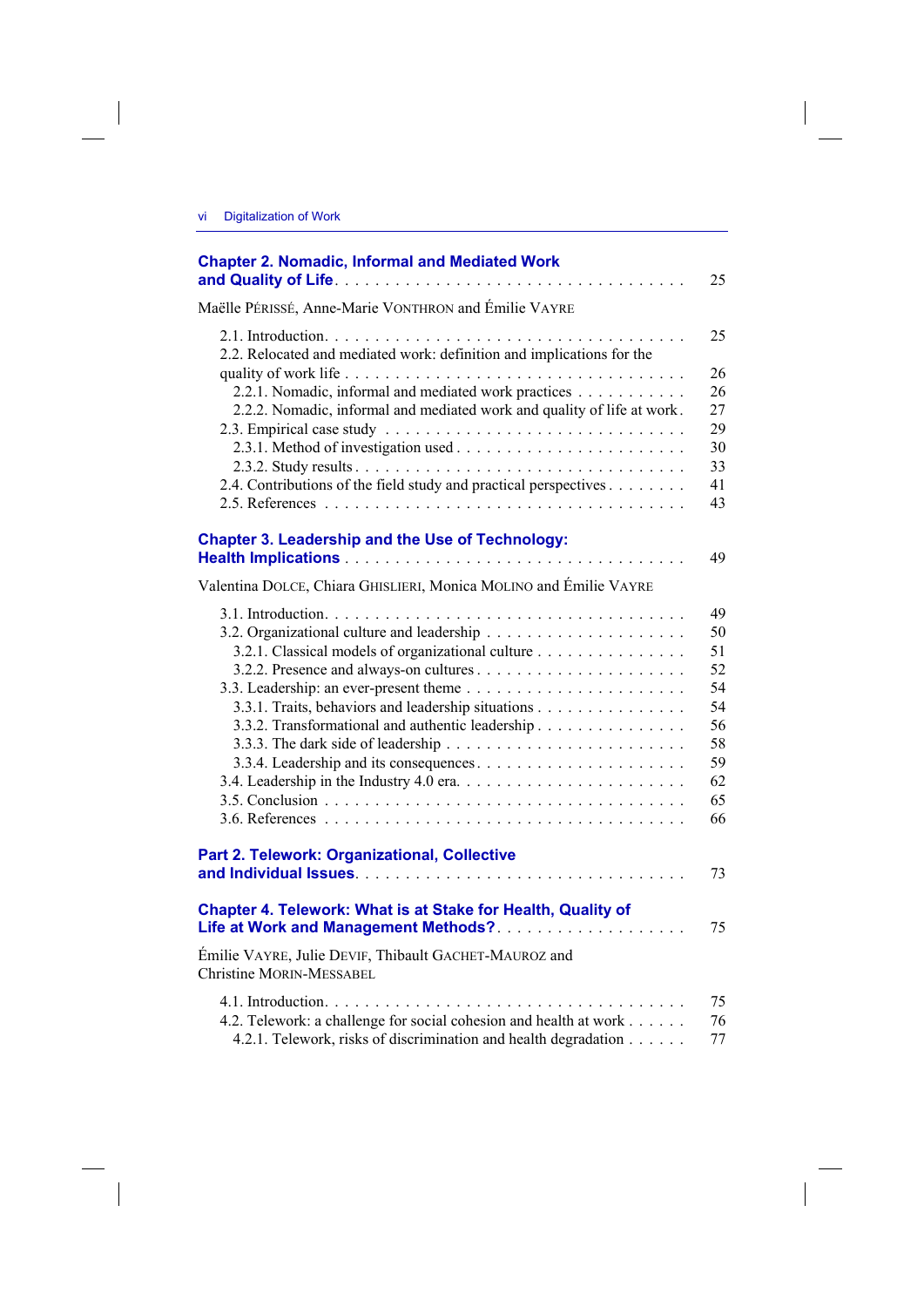$\overline{\phantom{a}}$ 

| 4.2.2. Preventing the risks of discrimination, unequal treatment and                                                 | 79  |
|----------------------------------------------------------------------------------------------------------------------|-----|
| 4.3. Telework space-time: work-life balance and gender equality                                                      | 81  |
| 4.3.1. Telework and the relationship between work and non-work life                                                  | 82  |
|                                                                                                                      | 84  |
| 4.3.3. Preserving life balance and gender equality in the workplace                                                  | 87  |
| 4.4. Telework: a challenge for management policy and culture                                                         | 89  |
| 4.4.1. Telework, managerial dynamics and remote team management                                                      | 89  |
| 4.4.2. Transforming organizational culture and managerial practices                                                  | 91  |
|                                                                                                                      | 93  |
|                                                                                                                      | 94  |
| <b>Chapter 5. Telework in Lockdown: The Employee Perspective </b>                                                    | 103 |
| Anne-Sophie MAILLOT, Thierry MEYER, Sophie PRUNIER-POULMAIRE and                                                     |     |
| Émilie VAYRE                                                                                                         |     |
| 5.2. The existing literature on imposed teleworking during a                                                         | 103 |
| 5.2.1. The main determinants of the experience of confined telework                                                  | 104 |
|                                                                                                                      | 104 |
|                                                                                                                      | 106 |
|                                                                                                                      | 109 |
| 5.4. The subjective experience of confined telework                                                                  | 111 |
| 5.4.1. Reorganizing activity to face an unprecedented situation<br>5.4.2. The evolution of communication methods and | 111 |
|                                                                                                                      | 117 |
| 5.4.3. What is the impact on perceived mental and physical health?                                                   | 119 |
| 5.5. Lessons from confined telework from the employees' perspective                                                  | 122 |
|                                                                                                                      | 124 |
|                                                                                                                      | 126 |
| Chapter 6. (Re)creating the Inhabited Workspace: Rematerialization                                                   | 129 |
|                                                                                                                      |     |
| Claire ESTAGNASIÉ, Claudine BONNEAU, Consuelo VASQUEZ and Émilie VAYRE                                               |     |
|                                                                                                                      | 129 |
| 6.2. "Going to work": from work as a place to work from anywhere                                                     | 130 |
|                                                                                                                      | 131 |
| 6.4. Understanding the (re)creation of workspaces                                                                    | 133 |
| 6.5. Analyzing the types of inhabited workspaces                                                                     | 136 |
|                                                                                                                      | 137 |
|                                                                                                                      | 143 |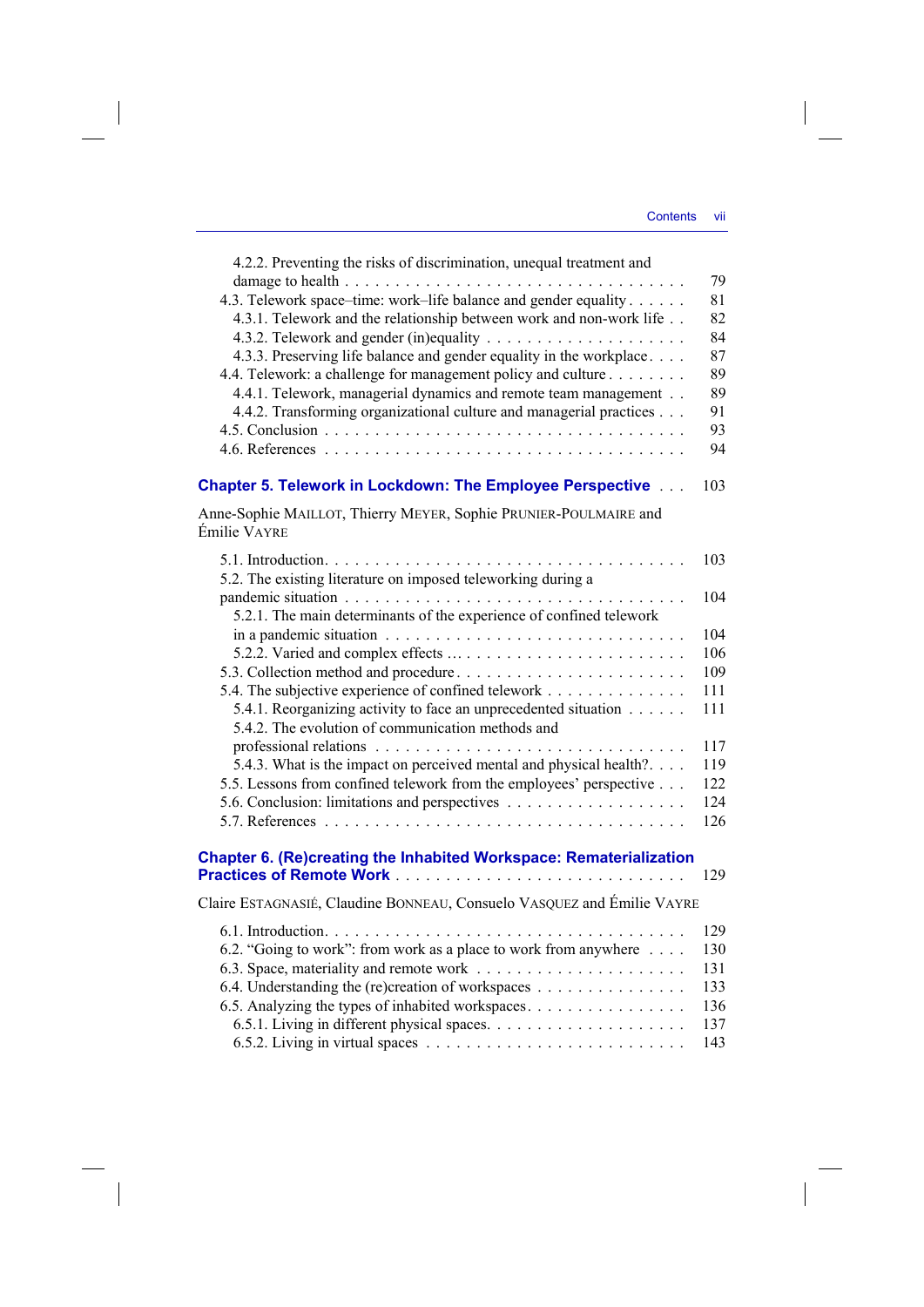$\overline{\phantom{a}}$ 

 $\begin{array}{c} \hline \end{array}$ 

| 6.6. Practices of (re)creating inhabited workspaces                                                   | 144<br>146 |
|-------------------------------------------------------------------------------------------------------|------------|
| 6.6.1. "Drawing the plan": the worker-architect and workplace                                         | 146        |
| 6.6.2. "Laying the bricks": the worker-bricklayer and                                                 |            |
| 6.6.3. "Choosing the wallpaper": the worker-decorator and                                             | 148        |
| .<br>6.7. Inhabiting the different workspaces: a "meta-work" for which the                            | 149        |
|                                                                                                       | 150<br>151 |
| Part 3. The Flex Office and Coworking: Conditions of                                                  |            |
| Appropriation and Psychosocial Impacts [11] Appropriation and Psychosocial Impacts [11] Appropriation | 155        |
| <b>Chapter 7. The Flex Office: What are the Challenges for</b>                                        | 157        |
| Nicolas COCHARD and Delphine MINCHELLA                                                                |            |
|                                                                                                       | 157        |
|                                                                                                       | 157        |
|                                                                                                       | 157        |
| 7.2.2. The contribution of new information technologies                                               | 158        |
|                                                                                                       | 159        |
|                                                                                                       | 159<br>160 |
|                                                                                                       | 161        |
| 7.3.3. Evaluating the effects of the flex office                                                      | 162        |
| 7.4.1. Questioning the flex office experience                                                         | 162        |
| 7.4.2. The perceived impact of the flex office                                                        | 163        |
| 7.5. The challenge of transforming the organization                                                   | 167        |
| 7.6. Research and implementation of the post-Covid-19 flex office                                     | 169        |
|                                                                                                       | 170        |
| Chapter 8. Working in a Coworking Space: What are the                                                 |            |
|                                                                                                       | 175        |
| Julie DEVIF, Christine MORIN-MESSABEL, Lydia MARTIN and Émilie VAYRE                                  |            |
|                                                                                                       | 175        |
| 8.2. Coworking spaces: definition, characteristics and user profiles                                  | 176        |
|                                                                                                       | 176        |
| 8.2.2. Characteristics of coworking: from the common to the specific                                  | 178        |
|                                                                                                       | 180        |

 $\overline{\phantom{a}}$